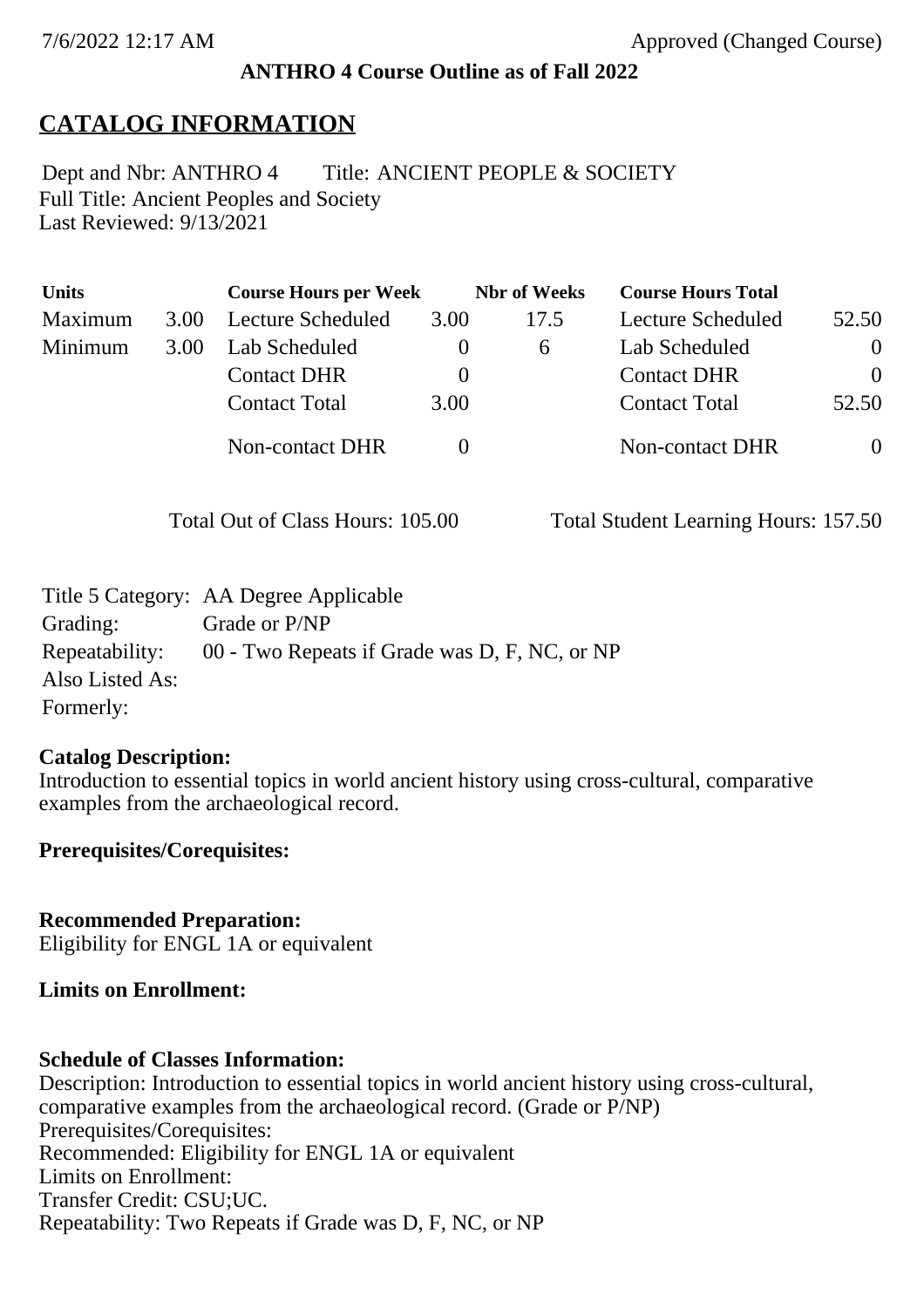# **ARTICULATION, MAJOR, and CERTIFICATION INFORMATION:**

| <b>AS Degree:</b>                                                        | Area<br>D |                                                                        | Social and Behavioral Sciences Fall 2016 | Effective:              | Inactive: |
|--------------------------------------------------------------------------|-----------|------------------------------------------------------------------------|------------------------------------------|-------------------------|-----------|
| <b>CSU GE:</b><br><b>Transfer Area</b><br>$\mathsf{D}$<br>D <sub>1</sub> |           | Social Science<br>Anthropology and Archeology                          |                                          | Effective:<br>Fall 2016 | Inactive: |
| IGETC:<br><b>Transfer Area</b><br>4<br>4A                                |           | Social and Behavioral Science Fall 2016<br>Anthropology and Archeology |                                          | Effective:              | Inactive: |
| <b>CSU Transfer: Transferable</b>                                        |           | Effective:                                                             | Fall 2016                                | Inactive:               |           |
| <b>UC Transfer:</b> Transferable                                         |           | Effective:                                                             | Fall 2016                                | Inactive:               |           |

**CID:**

## **Certificate/Major Applicable:**

[Major Applicable Course](SR_ClassCheck.aspx?CourseKey=ANTHRO4)

## **COURSE CONTENT**

### **Student Learning Outcomes:**

Upon completion of the course, students will be able to:

1. Identify major cultural events and societal transformations in human past.

2. Use key archaeological sites, discoveries, and/or perspectives to compare and contrast human social organization and cultural variation around the world through time.

## **Objectives:**

In order to achieve these learning outcomes, during the course students will:

1. Discuss the expansion and timing of anatomically modern Homo sapiens out of Africa and their subsequent settlement in various regions of the world.

2. Compare and contrast human cultural adaptations to, and impacts on, the natural environment through time and across space.

3. Differentiate among various forms of human societies ranging from small-scale communities to empires, and identify the kinds of broad cultural patterns such societies produce in the archaeological record.

4. Identify diverse cultural and natural factors that preceded the advent of agriculture around the world and discuss the varied subsequent socio-cultural changes that accompanied the agricultural transition.

## **Topics and Scope:**

- I. Archaeology, Concepts of Prehistory, and History
- II. Evolution and Human Origins
- III. Anthropological Approaches to Culture
- IV. Material Culture
- V. The Expansion of Anatomically Modern Humans Out of Africa
- VI. Hunting and Gathering Lifeways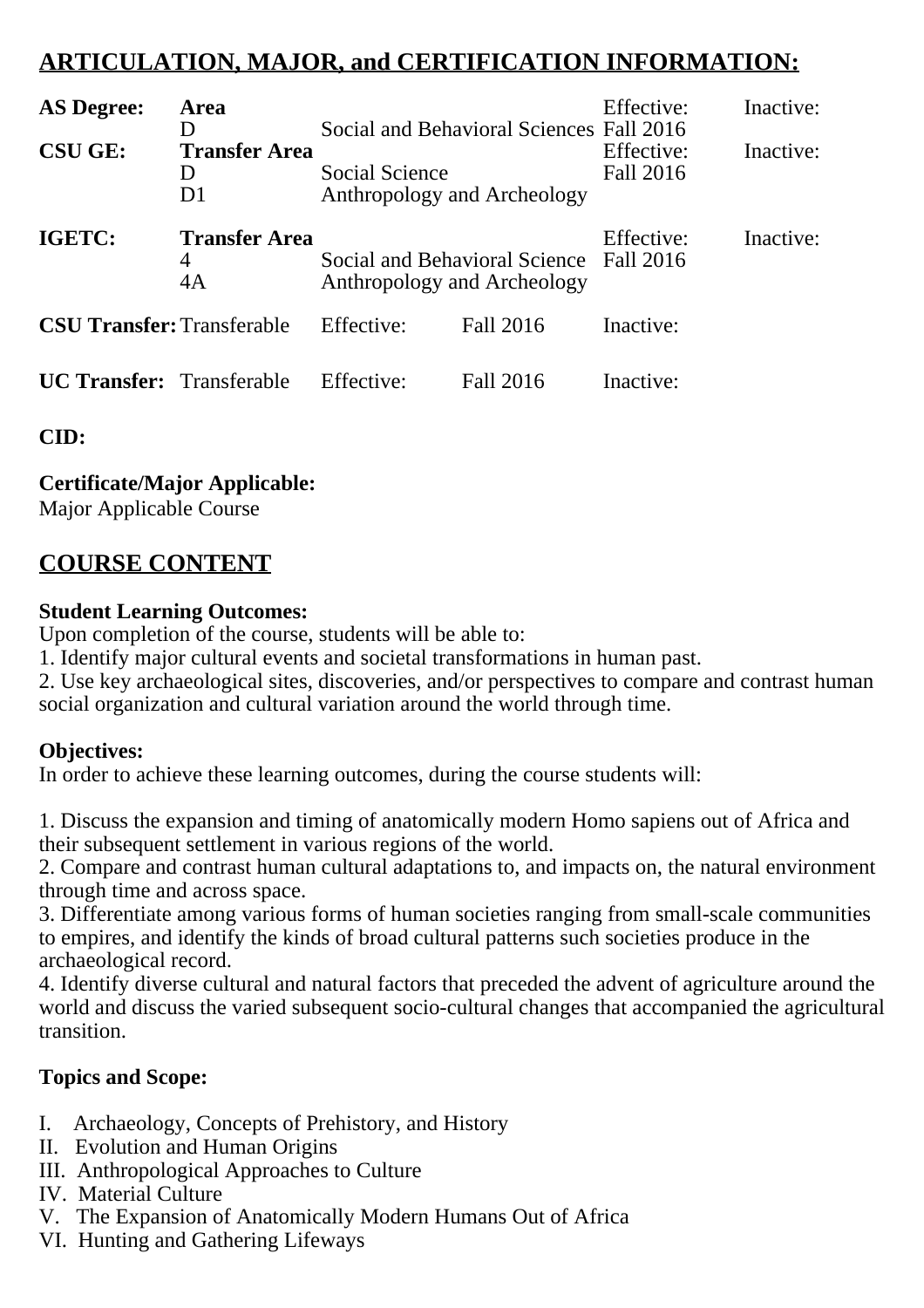VII. The Transition from Foraging to Agriculture

- A. Types of early plant domesticates
- B. Types of early faunal domesticates
- C. Changes in technology associated with development of agriculture

D. A regional survey of primary centers of early domestication that may include

Mesopotamia, Asia, Mesoamerica, North America, South America and Sub-Saharan Africa

VIII. Emergence of Writing and Recordkeeping

- IX. Monumental Architecture
- X. The Formation of Villages and Cities
- XI. Human Modification of, and Response to, the Natural Environment
- XII. Theoretical Approaches to the Emergence of Kingdoms, States, and Empires
- XIII. Human Ritual Activity as Represented in the Archaeological Record
- XIV. Cross-Comparative Study of Welect Kingdoms, States, and Empires
- XV. Collapse of Socio-Political Systems

## **Assignment:**

1. Reading assignments (between 10-40 pages per class week).

2. Writing assignments may include 5-10 short-answer and essay responses (250-400 words each) based on homework reading. Students may also be expected to complete a 7-10 page (1,500-2,500 words) research paper on an archaeological topic or produce an academic poster (1500-2,000 words) and presentation on a related issue in archaeology and world prehistory. 3. Students will complete 1-3 exam(s), which can include multiple choice, true/false, matching items, map identification, short answer, and essay questions.

4. Optional assignments may include short 5-10 minute presentations on assigned readings or relevant topic and the completion of short map quizzes.

## **Methods of Evaluation/Basis of Grade:**

**Writing:** Assessment tools that demonstrate writing skills and/or require students to select, organize and explain ideas in writing.

| Written homework, research papers or posters                                                                                                                 | Writing<br>$30 - 65%$                    |
|--------------------------------------------------------------------------------------------------------------------------------------------------------------|------------------------------------------|
| <b>Problem Solving:</b> Assessment tools, other than exams, that<br>demonstrate competence in computational or non-<br>computational problem solving skills. |                                          |
| None                                                                                                                                                         | Problem solving<br>$0 - 0\%$             |
| <b>Skill Demonstrations:</b> All skill-based and physical<br>demonstrations used for assessment purposes including skill<br>performance exams.               |                                          |
| None                                                                                                                                                         | <b>Skill Demonstrations</b><br>$0 - 0\%$ |
| <b>Exams:</b> All forms of formal testing, other than skill<br>performance exams.                                                                            |                                          |
| $\text{Exam(s)}$                                                                                                                                             | Exams<br>$30 - 65%$                      |